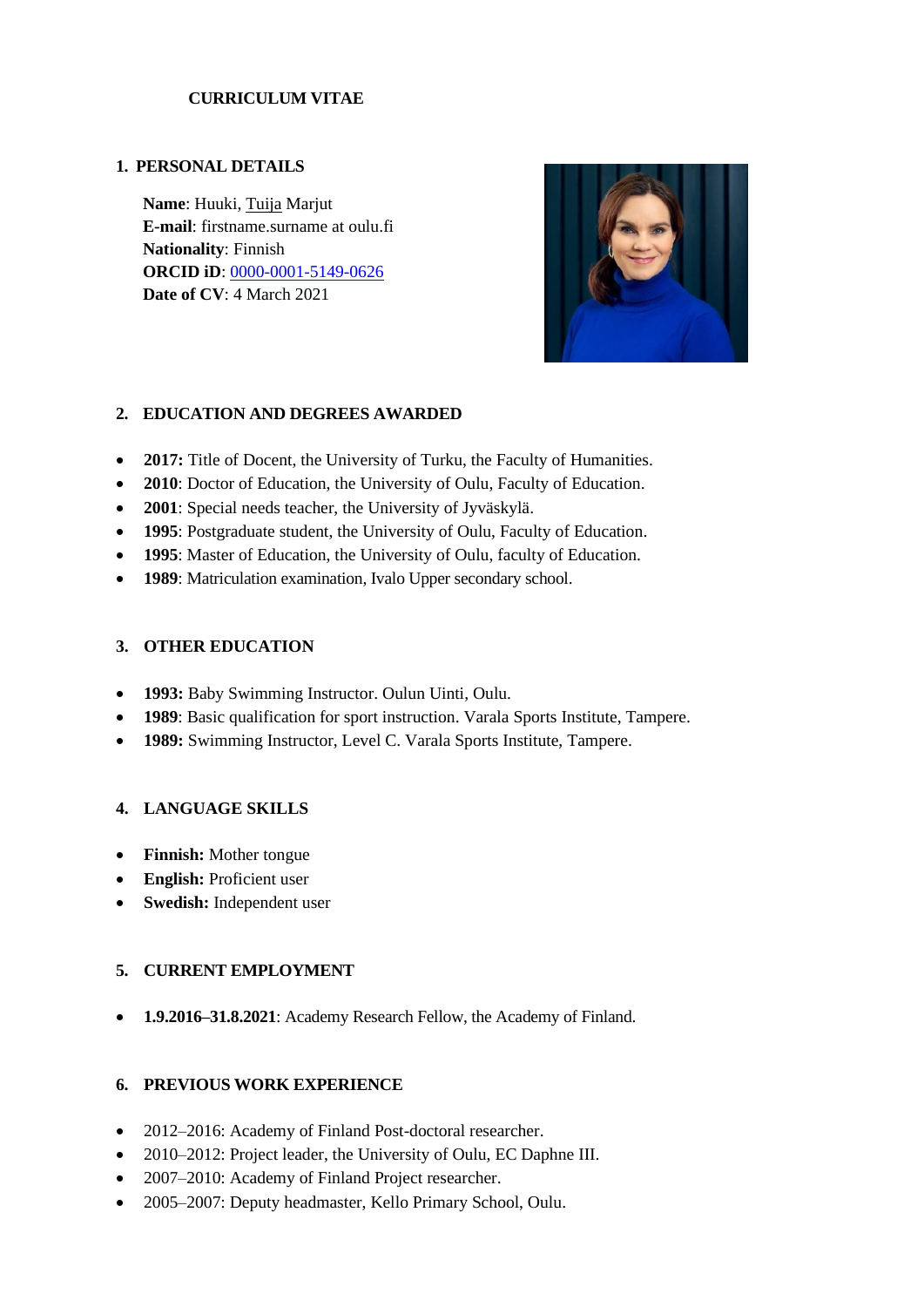- 2002–2003: 2005–2007: Special needs teacher, the City of Oulu.
- 2001–2002: Academy of Finland Project researcher.
- 2000–2001: Special needs teacher, the City of Oulu.
- 1995–2000: Primary school teacher, the City of Oulu.
- 1990: Personal assistant at 'Södertälje Särskola,' a school for special education, Södertälje, Sweden.

## **7. RESEARCH FUNDING AND GRANTS**

- 2019–2023: '*Mapping making & mattering: Arts and research-activism for addressing sexual harassment in pre-teen peer cultures*'*:* 474,410€, the Academy of Finland. Huuki PI. \*
- 2016–2021: '*Gender-based violence in pre-teen relationship cultures: How history, place, affect and arts interventions matter*': 492,340€, the Academy of Finland. Huuki PI. \*\*
- 2017: CIMO Fellowship grant for doctoral researcher Marian Tumanyan, 13,500€. Huuki PI.
- 2012–2016: '*Gender Equity, Conflict and Power among Young Children*': 280,300€, the Academy of Finland. Huuki PI.
- 2010–2012: '*ALLiES - Developing teacher and parent alliance for early violence prevention in preschool*': 723,000€, EC Daphne III. Huuki PI.
- 2007–2010: '*From violence to caring*': 280,000€, the Academy of Finland. Sunnari PI, Huuki Co-PI.
- 2001–2003: '*Gendered power relations and violence in schools and teacher education*': 104,600€, the Academy of Finland. Sunnari PI, Huuki project researcher.

#### **Total**: 2 368,150€

**\*** This research was ranked 1st of all Academy Project applications reviewed in the Academy of Finland international panel. My status as an applicant was rated as 'Outstanding'.

**\*\*** This research and my status as an applicant were rated as 'Outstanding' by the Academy of Finland international panel.

### **8. RESEARCH OUTPUT**

• Total number of publications: 79, including 34 peer-reviewed articles or book chapters, one peerreviewed edited volume, three non-refereed edited volumes, and six issues or special issues in academic journals published, in press, or in peer review. My publications also include 13 sets of audio-visual material, six popular scientific articles, and an accessible booklet for educators disseminating research-based knowledge on gender-based violence among children.

The following section presents my most important guides, methods, demonstration materials, and research activist tools, as well as works and processes that combine research with art and activism.

### *Kaveripaja (Peer workshops 2021)*

*Kaveripaja* is a creative 180 m2 multi-room space I have co-constructed with my multiprofessional team of researchers and artists. In Kaveripaja, we run arts-based workshops for pre-teen children to address gender-based and sexual violence, harassment and bullying in their mutual relations and envision ethically sustainable peer cultures. The space is a result of a long-span experimental and co-productive research of our team around gendered power in children's peer cultures. The creative space has been carefully designed – colour, lightning,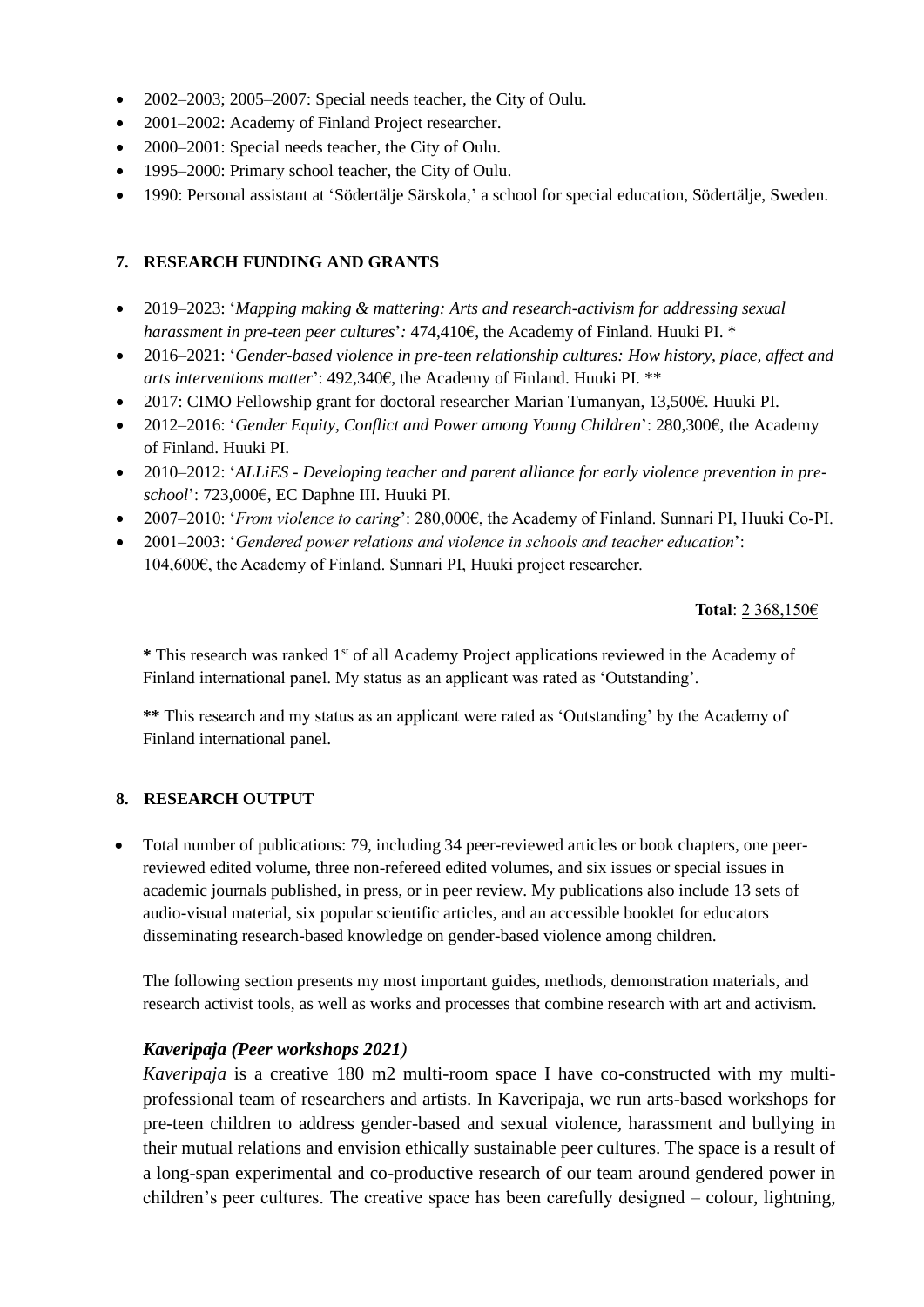tactile elements, decoration, arts and craft materials, activities – so as to allow safe and enabling conditions for children to explore, communicate and change their experiences related to gendered and sexual power in peer relations. (Huuki, Pihkala, Louhela, Puutio & Hänninen forthcoming 2021.)

#### *Pisarapuuttuminen* [*Drip intervention*]**:**

Huuki, T & Cacciatore, R (2021). *Pisarapuuttuminen.* Väestöliitto. [https://www.vaestoliitto.fi/ammattilaiset/lasten-kehotunnekasvatus/keho-ja-tunteet/seksuaalisen](https://www.vaestoliitto.fi/ammattilaiset/lasten-kehotunnekasvatus/keho-ja-tunteet/seksuaalisen-hairinnan-ennaltaehkaisy/?fbclid=IwAR2XWrLoxDipSmF2EmFBg5QkFbT-_bDXv_qxkMH-0-SKRpzTrxTgk5XZ92k)[hairinnan-ennaltaehkaisy/?fbclid=IwAR2XWrLoxDipSmF2EmFBg5QkFbT-\\_bDXv\\_qxkMH-0-](https://www.vaestoliitto.fi/ammattilaiset/lasten-kehotunnekasvatus/keho-ja-tunteet/seksuaalisen-hairinnan-ennaltaehkaisy/?fbclid=IwAR2XWrLoxDipSmF2EmFBg5QkFbT-_bDXv_qxkMH-0-SKRpzTrxTgk5XZ92k) [SKRpzTrxTgk5XZ92k](https://www.vaestoliitto.fi/ammattilaiset/lasten-kehotunnekasvatus/keho-ja-tunteet/seksuaalisen-hairinnan-ennaltaehkaisy/?fbclid=IwAR2XWrLoxDipSmF2EmFBg5QkFbT-_bDXv_qxkMH-0-SKRpzTrxTgk5XZ92k)

'Pisarapuuttuminen' is a model for preventing and intervening in the abuse of power among children. I am currently developing *Pisarapuuttuminen* with the Family Federation of Finland.

#### **Accessible research-based booklet:**

Huuki, T., Lehto, N. & Louhimo, H. (2016) '*Vallan visaiset kaverisuhteet. (Väki)valta alakouluikäisten lasten suhdekulttuureissa. Tutkimustuloksia yleistajuistava kirjanen kasvattajille*' [*Tricky peer relations. Power and violence in the peer relations of primary school children. An accessible research-based booklet for educators*]. Juvenes Print, Oulu.

This booklet makes key findings accessible from recent research on the power relations of child peer cultures. It is directed at adults working with children and young people. The booklet aims to raise awareness of subtle, often hidden and therefore lesser-known forms of inequality-producing power among primary school children.

#### **#Metoo Post Scriptum:**

Huuki, T. & Pihkala, S. (2018). #Metoo postscriptum.<https://metoopostscript.wordpress.com/>

**#***Metoo Post Scriptum*, a research-activist Valentine's Day campaign, investigated the sexual harassment of primary school children and pursued research activist opportunities for creative methods of raising awareness and public and political discussion of the sexual harassment of primary school children. In the research-activist campaign, we held creative workshops for primary school children on gendered power relations. As part of the workshops, the children made Valentine's Day cards on which, in addition to Valentine's Day greetings, they wrote their experiences and thoughts on harassment, addressed to decision makers. The cards were sent as Valentine's Day greetings to MPs and ministers, accompanied with a leaflet containing information on how sexual harassment occurs in childhood.

#### **Kisstories**

Renold, Emma, Huuki, Tuija, Oliver, Seth, Ridding, Alice, and Thomas, Stephen (2017). Pusujuttuja suomeksi [*Kisstories in Finnish*].<https://youtu.be/o6pC6VXrf0Y>

Renold, Emma, Huuki, Tuija, Oliver, Seth, Ridding, Alice, and Thomas, Stephen (2017). Kisstories in English. [https://youtu.be/I\\_AwiUlkLr0](https://youtu.be/I_AwiUlkLr0)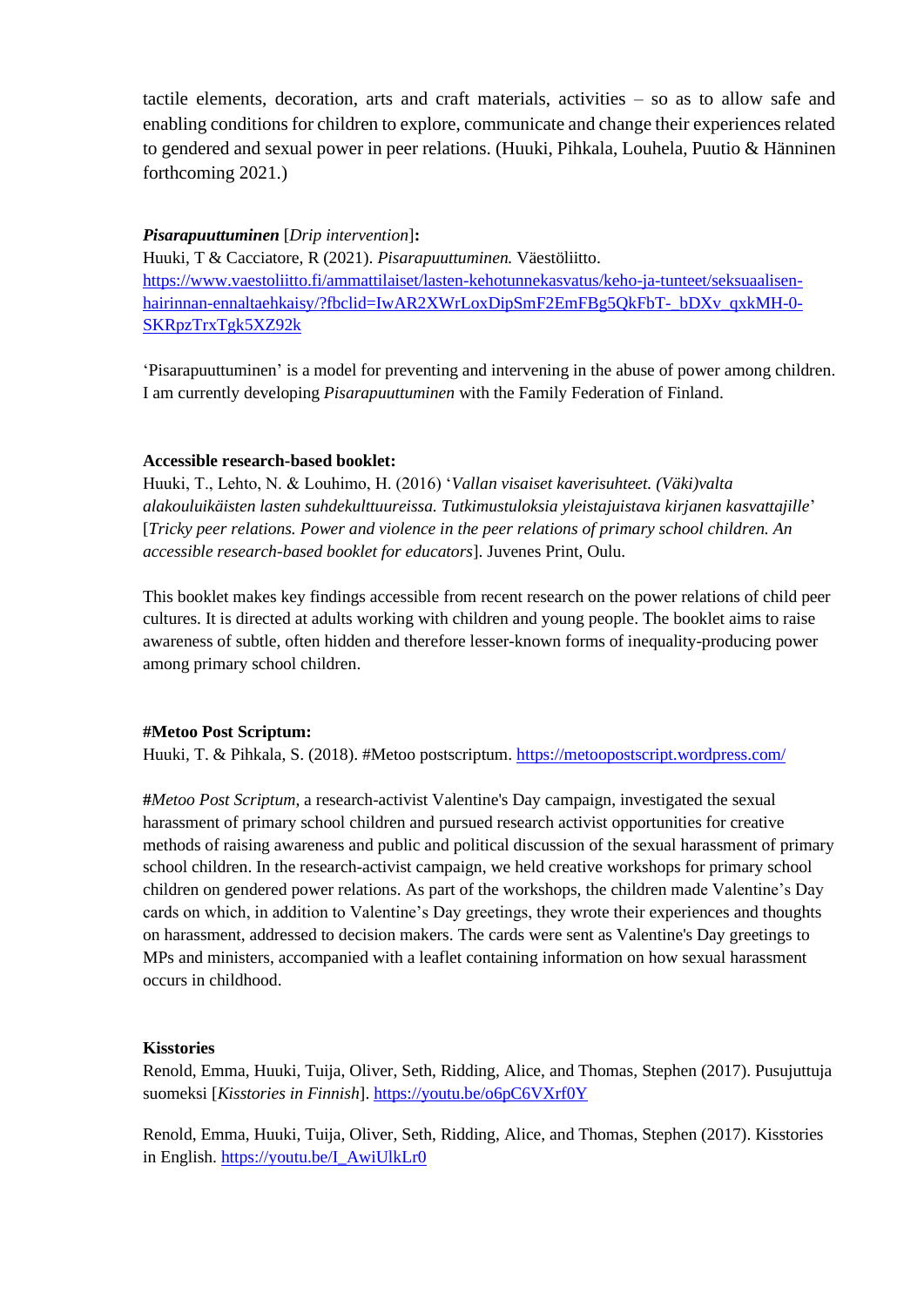Renold, Emma, Huuki, Tuija, Oliver, Seth, Ridding, Alice, and Thomas, Stephen (2017). Swstraen in Welsh. [Kisstories in Welsh] [https://youtu.be/DJHls\\_EPYCA](https://youtu.be/DJHls_EPYCA)

'Kisstories,' a series of seven animations and comic strips, is based on research findings by myself and EJ Renold on the romantic relationship cultures of children aged 5 to 11. Each animation features the journey of a kiss in the worlds of young children. The animations are shown without sound, talk, or text. The idea is that teachers and peer-educators can enable children to create their own storylines as a starting point for discussions on issues of power and consent in a range of relationships and contexts.

### **Multimedia presentations**

Huuki, T., Hänninen, S., Pihkala, S., Louhela, H., & Puutio, E. (forthcoming Feburary 2021). Turvalliset kaverisuhteet. [*Safe and healthy peer relations*.] Link to be added soon.

Huuki, T, Hänninen, S, Koivukangas, A, Tumanyan, M (2017). *Pinnalla - pinnan alla: Taidelähtöiset menetelmät piiloisten valtasuhteiden käsittelemiseksi lasten kaverisuhteissa.* Oulun yliopisto. [*On the surface - under the surface. Arts-based methods in addressing subtle matters in children's gendered power relations .*] URL: <https://www.youtube.com/watch?v=V7aut2us4Jc&feature=youtu.be>

Huuki, T, Hänninen, S, Koivukangas, A, Tumanyan, M (2017). *On the surface - under the surface. Arts-based methods in addressing sensitive matters in children's gendered power relations.* University of Oulu, Finland. URL:<https://www.youtube.com/watch?v=N6cTQzd6BUY>

Huuki, T, Hänninen, S, Koivukangas, A, Tumanyan, M (2017). *Totuuden hetket / Moments of Truth.* University of Oulu, Finland. URL: <https://www.youtube.com/watch?v=esaiaSCq2EQ&feature=youtu.be>

I have produced multimedia presentations that are readily reusable as research materials, as research activist tools, as pedagogical resources, and as support and dissemination materials with which to present the affordances of arts-based methods in addressing sensitive issues of power relations with children.

#### **Allies e-Guide**

Huuki, T, Manninen, S, Sunnari, V, Pihkala, S and Parkkila, H. 2012. *Allies e-Guide. Teachers' and Parents' Alliance for Early Violence Prevention in Pre School.*  [https://wwwedu.oulu.fi/wwwroot/L/webdata/HOME2/DAPHNE/allies/ALLiES\\_eGUIDE.htm](https://wwwedu.oulu.fi/wwwroot/L/webdata/HOME2/DAPHNE/allies/ALLiES_eGUIDE.htm)

The ALLiES e-Guide (2012) is a whole-school resource in four languages on how to create a safe pre-school and school culture and how to prevent violence in the lives of children. The e-Guide is directed at preschool teachers, school teachers and parents, and other professionals in day-care centres and primary schools. This holistic, whole-community approach to prevention work includes supportive practices for creating an equal, safe community on many levels: on structural level, it offers good practices and a basis for effective cooperation with parents; it offers pedagogical resources and principles for learning social and emotional skills; and tools for an early recognition of violence for parents, teachers, and health care professionals.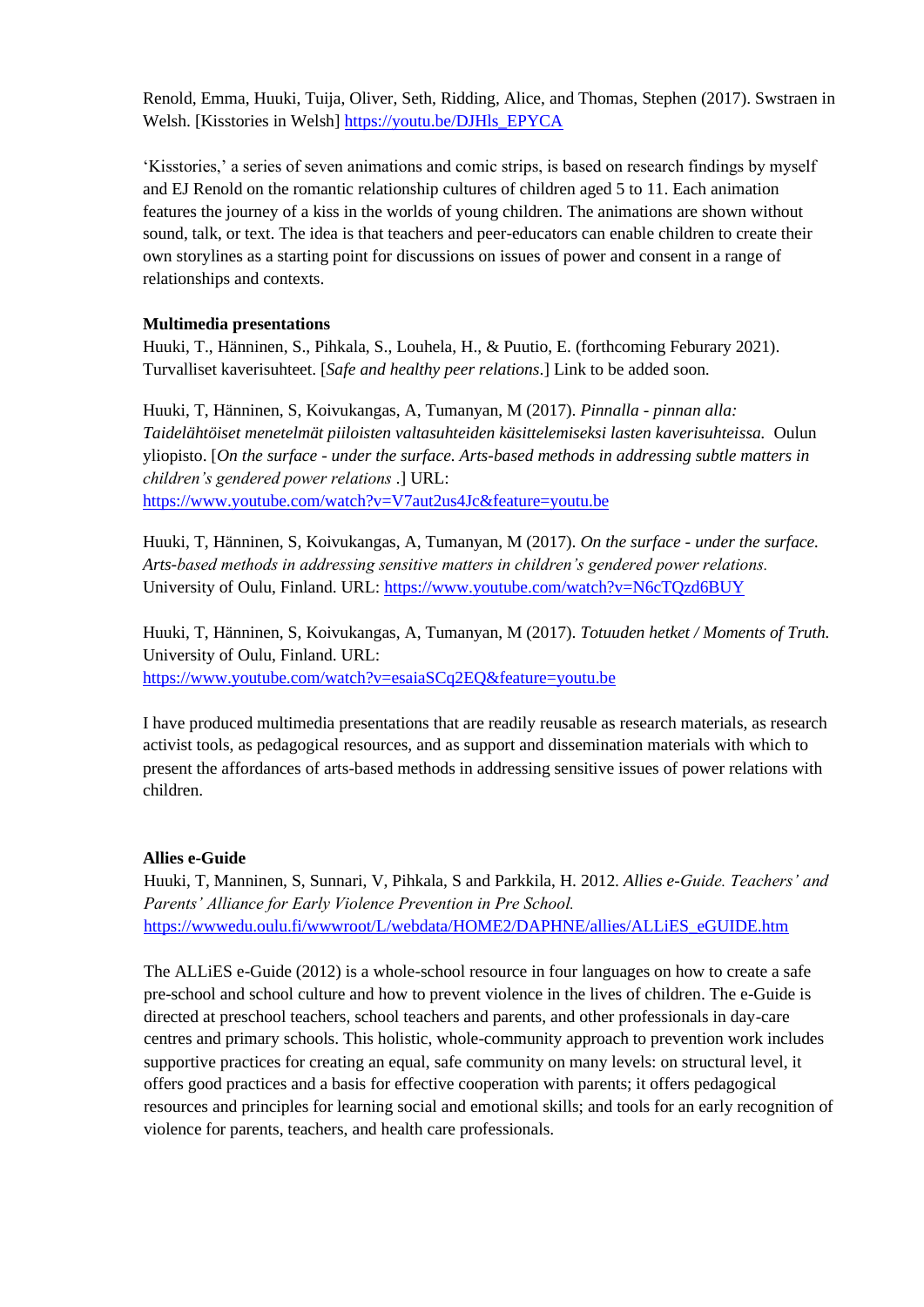## **9. RESEARCH SUPERVISION AND LEADERSHIP EXPERIENCE**

I lead the following research group, which include instructing the postdoctoral and doctoral researchers in the research project '*Mapping making & mattering: Arts and research-activism for addressing sexual harassment in pre-teen peer cultures 2019 –2023,*' funded by the Academy of Finland:

- Post-doctoral researcher Suvi Pihkala
- Post-doctoral researcher Helena Louhela
- Doctoral researcher Marian Tumanyan
- Doctoral researcher Eveliina Puutio

### **Research supervision**

Doctoral dissertation:

- Päivi Jokinen: *Minor literacies: Entangling with lively relations and vibrant agencements.* Secondary supervisor from August 2019, full-time funding; thesis defence in 2021.
- Eveliina Puutio: *Gender and power in pre-teen girls' romantic relationship cultures.* Principal supervisor from January 2020; the thesis has four years of full-time funding from the Eudaimonia Human Sciences Doctoral Programme.
- Marian Tumanyan: *Affordances of arts-based methods in addressing sensitive issues with children.* Principal supervisor from August 2017; the thesis has one year of funding from the Academy of Finland, and short-term funding periods from several sources.
- Anu Uusikylä: *Affective participation in primary school.* Principal supervisor from September 2016; no current funding.
- Carita Seikkula: *Reconstructing the inner story of violence offenders through arts-based workshops.* Principal supervisor from May 2018; no current funding.
- Michelle Francett Hermes: *Indigenous Sámi Education and antiracist education in Finland.* Secondary supervisor from January 2019; the thesis has one-year funding from the Finnish Cultural Foundation.
- Anne-Mari Väisänen: *Bullying discourses in basic education.* Secondary supervisor from September 2018; the thesis has four-year full-time funding from the Eudaimonia Human Sciences Doctoral Programme.
- Emilia Lehto: *Fathers as sexuality educators.* Principal supervisor from December 2017; no current funding.
- A member of follow-up group for doctoral dissertations*:* Bigga-Helena Magga, Mervi Kaukko, Saara-Leena Kaunisto, Purcy Pinar Güner, Tuija-Mari Guttorm, Salvador Dukuzumuremyi, and Helena Pennanen.
- Commenting on and revising a number of doctoral theses and other academic works within the University of Oulu's Gender Studies Research Group, from 2007 to the present.

Undergraduate theses:

- Completed supervisions of Master's theses: **19.**
- Completed supervisions of Bachelor's theses: **8.**
- Examiner of Master's theses: **8.**

### **10. TEACHING MERITS**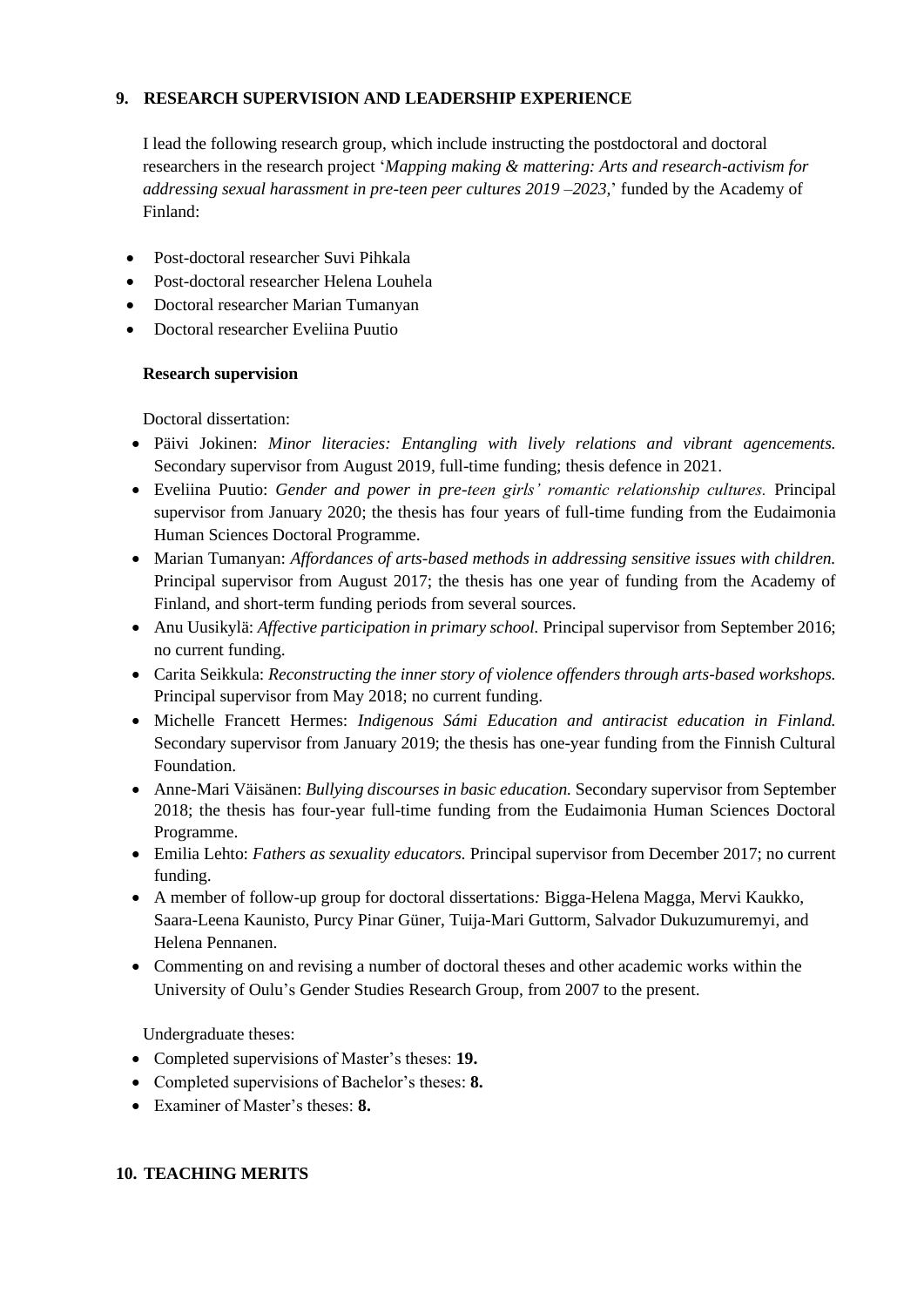My academic teaching has occurred within research-focused posts, in which teaching covers 5–10 percent of my annual working hours. My teaching comprises obligatory and elective courses in teacher education and gender studies, particularly in (non-)violence, harassment, and violence prevention, and in bullying in schools and pre-schools, societal contexts of education, and in qualitative and feminist research methodologies, as a leader, co-leader, or course contributor. I have taught mostly groups of 10–30 people, but have also conducted large lecture series. I have given guest lectures and talks, and have been invited to presentations of various sizes and education level groups, in and out of academia.

## **Academic teaching:**

- 2012–2020: *Studies on Men and Masculinities*. A 5ECTS obligatory basic-level course on gender studies, which I coordinated, planned, and taught, from 2012–2017 through contact teaching and from 2018–2020 as a self-study course.
- 2017– the present: *School in society – Society in school*. A 5ECTS obligatory collaborative course I co-planned for class teachers on advanced level. I coordinate and teach on the course, which consists of guest lectures, workshops, creative activities, and a learning diary.
- 2015: *Posthumanist research methodologies in human sciences*. A 5ECTS obligatory collaborative course in gender studies on an intermediate level, which I co-planned, co-taught, and cocoordinated.
- 2016: *Didactics to subject teacher students*. A 5ECTS intermediate-level course to which I contributed.
- 2009– 2014: *School violence: Prevention and intervention.* A 5ECTS elective basic-level collaborative self-study course in teacher education, which I co-planned and co-coordinated.
- 2007–2014: *Introductory course for Gender Studies*. A 5ECTS basic-level obligatory course in gender studies, to which I contributed.
- 2020– the present: *Education as subject of scientific research.* A 5ECTS basic-level course for class teachers and subject teachers, to which I contributed.
- 2007– 2009: *Childhood as cultural and societal phenomenon*. A 5ECTS intermediate-level obligatory course in teacher education, to which I contributed.
- 2002–2004; 2010– 2012: *From Violence to Caring*. An online 25ECTS multidisciplinary elective minor subject in Finnish and English for professionals in various fields, consisting of online creative activities and a learning diary—a subject I co-planned and mentored and for which I coproduced course materials.
- Course contributor to the following courses in gender studies, on basic and intermediate levels from 2007–2016: *Violence prevention and care in educational environments: Power, norms and social relations; Methods and methodologies in gender studies; Body and theory.*

### *Doctoral Studies:*

- 2019, 2021: *Moving with PhE materialism: Creative methodologies for research, activism, and change.* A 5ECTS collaborative course I co-planned, co-taught, and co-coordinated; a 2021 course is currently in planning and coordination.
- 2015: *Affect as method*. A 5ECTS collaborative course I co-taught, co-planned, and co-coordinated.

# **Teaching in primary education:**

I have ten years of full-time teaching experience as a class teacher and a special-needs teacher in the city of Oulu, at a primary-school level from grades 1–6, with children aged 6–12. I have taught Finnish language and literature, English, religion, history, geography, biology, mathematics,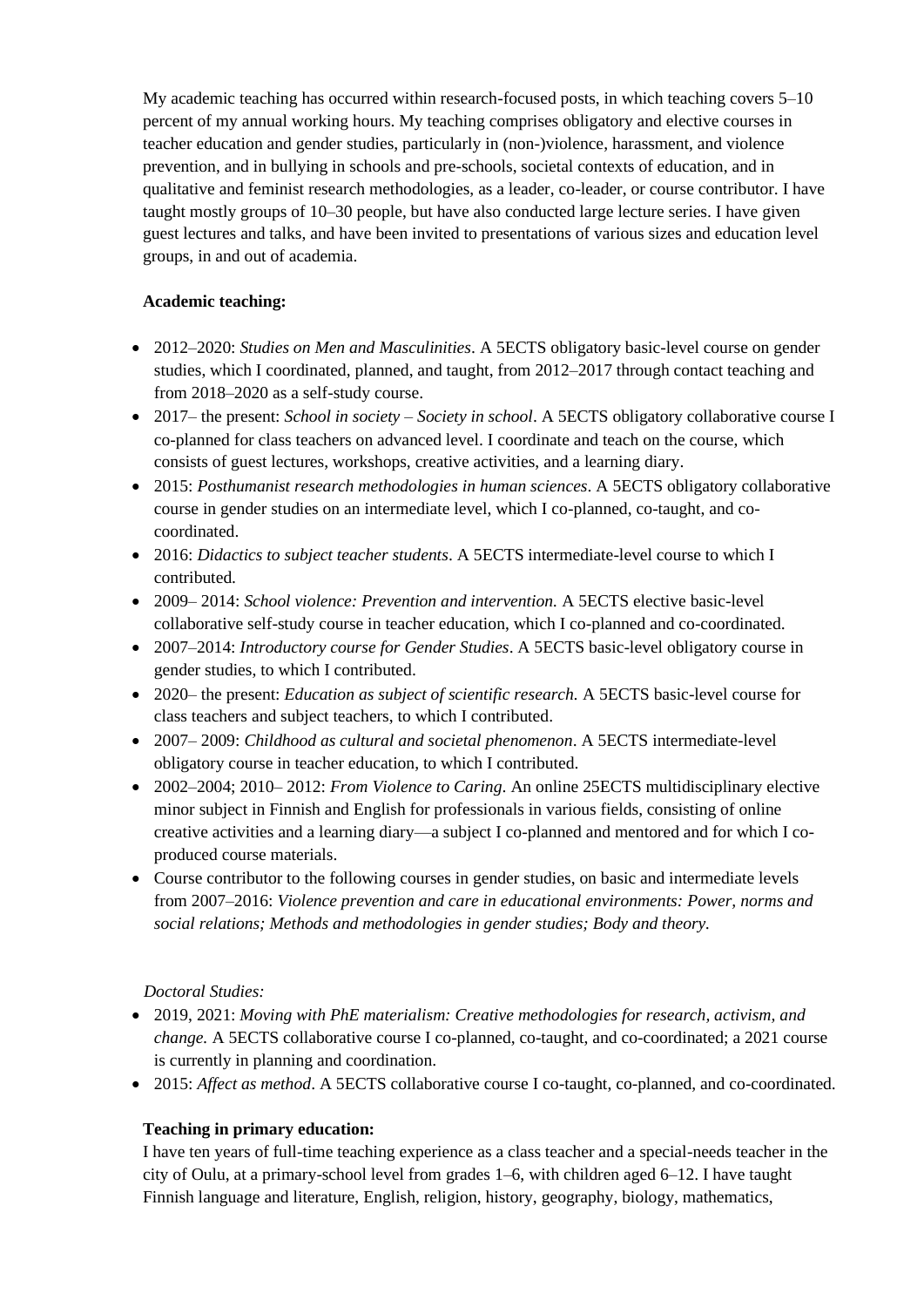environmental studies, physics, and chemistry, physical education, and arts and crafts. I have also taught part-time at a secondary school level in Swedish. These posts comprise a total of 10,000 hours of teaching experience in 1995–2007.

# **11. AWARDS AND HONOURS**

• The article 'Välittämisen vaikeus maskuliinisuuden rakentumisessa' [*Caring trouble in the construction of masculinities*], Nuorisotutkimus 28(1): 3–19, was chosen as the best article published in the journal *Nuorisotutkimus* [*Youth Studies*] in 2010.

# **12. OTHER ACADEMIC MERITS**

- Preliminary examiner of a doctoral study: **1**.
- Preliminary examiner of a licentiate study: **1**.
- Evaluation group for a test lecture for adjunct professorship: **2**.
- Recruitment board of academic positions: **1** professorship and **2** post-doctoral positions.
- Referee for **17** scholarly journals.
- Guest editor, *Gender and Education,* Indigenous Cosmologies Special Issue 34(6)/2022.
- The editor-in-chief of the academic journal '*Sukupuolentutkimus-Genusforskning'* [*The Finnish Journal of Gender Studies*]*,* from 2020 to the present.
- A board member of the *City of Oulu Expert Committee of Preventing and Intervening Violence, Harassment and Bullying*, from 2021 to the present.
- Guest editor, '*Sukupuolentutkimus-Genusforskning*' [*The Finnish Journal of gender Studies*] special issue on 'Ethics in Education,' 3/2019.
- Board member of *the Ethics Committee of Human Sciences at the University of Oulu*, from 2020 to the present.
- Attendance of the 'Tiedejulkaisemisen perusteet -kurssi' [*The bases of scientific publication course*] for scholarly publishing. *The Finnish association for scholarly publishing*, 2019–2020.
- Member of the '*Equality and Diversity Committee*' of the Faculty of Humanities, the Faculty of Education, and Oulu Business School, the University of Oulu, from 2019 to the present.
- Board member of the research unit '*Values, Ideologies and Social Contexts of Education*' at the Faculty of Education, the University of Oulu, from 2017 to the present.
- Board member of *the Regional Expert Committee on Violence*, from 2019 to the present.
- Representative of the University of Oulu in the Nordic 'GENTE-*Gender in teacher education*' project (JustEd & the University of Helsinki), from 2015 to 2017.
- Board member of *the Association of National Masculinity Studies*, from 2010 to 2018.
- Representative of the University of Oulu in the national '*TASUKO*' project aimed at promoting gender sensitivity in Finnish universities providing teacher training. The Finnish Ministry of Education, 2009 to 2011.
- Representative of the University of Oulu in the Faculty of Education development group for research-based teacher education, from 2012 to 2016.
- Executive board member of Kello Primary School from 2005 to 2007.

### **Keynote presentations in seminars, symposiums, panels and conferences:**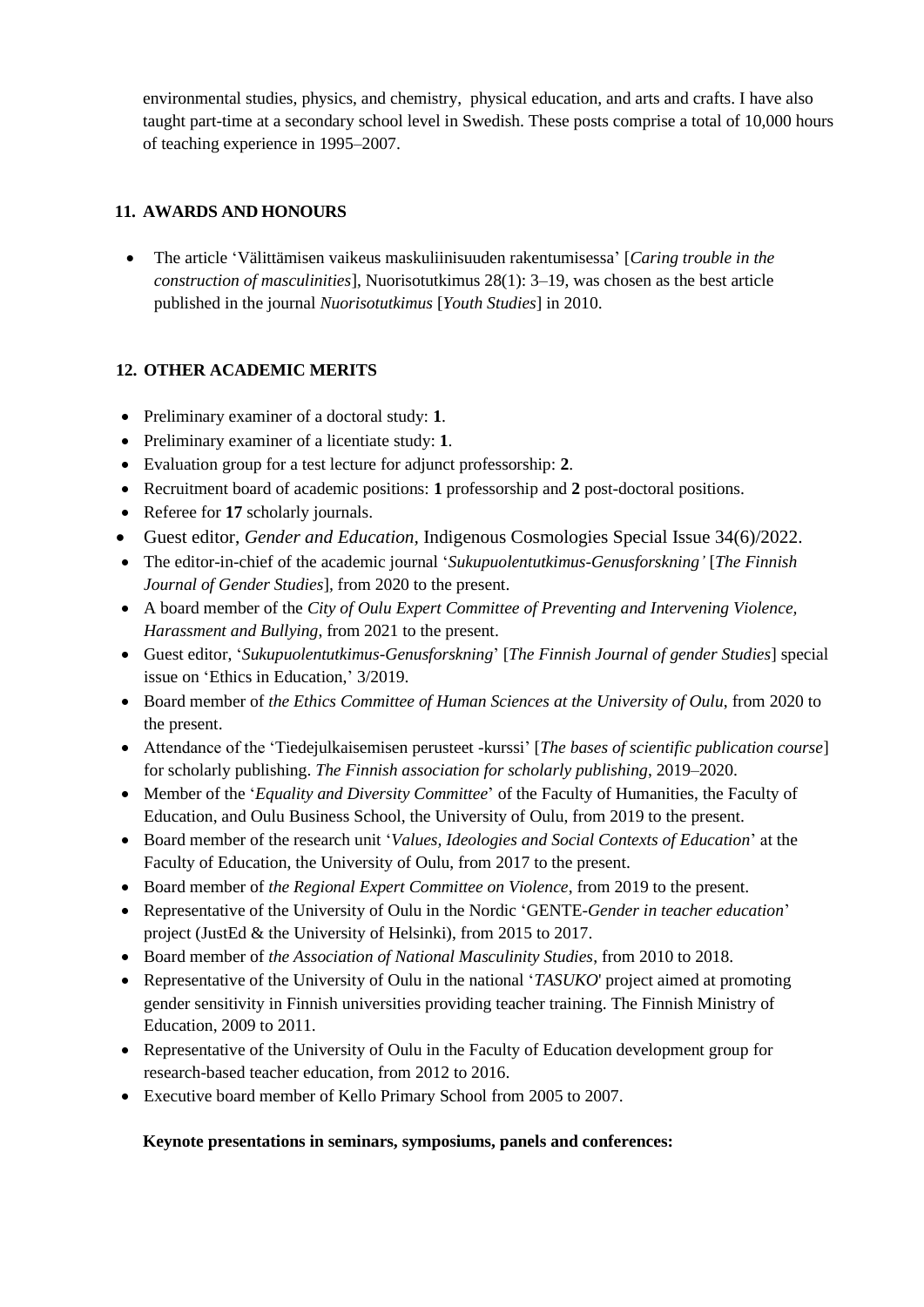- Huuki T (2020) '*Arts-based methods and sensitive issues in boyhood studies*,' a keynote presentation at the annual conference on critical studies on men and masculinities. University of Helsinki, 21.8.2020. See [https://blogs.helsinki.fi/miestutkimuspaivat2020/.](https://blogs.helsinki.fi/miestutkimuspaivat2020/)
- Huuki T (2018) '*Collaging the virtual: gender materialisations in the artwork of pre-teen boys and girls*' at the research seminar 'Nuancing Masculinities', University of Helsinki. Keynote presentation, 26.4.2018.
- Huuki, T. (2015) '*Puffattu poikuus – historialliset, affektiiviset ja materiaaliset valtasuhteet päiväkotilasten leikissä'* [*Historical, affective, and material force relations in young children's hetero-sexual playground play*]. 'Aikamme pojat – mikä muuttuu vai muuttuuko mikään?' [*The boys of our time—what will change or will anything change?*] Research seminar, Helsinki. Keynote presentation 7.5.2015
- Huuki, T. (2015) '*Kurkistuksia poikien sosiaalisille kentille - lukuinnostuksen kehittymisen haasteita ja mahdollisuuksia*' [*Insights into the social fields of boys—the challenges and possibilities of developing an interest in reading*]. Lukuinto' [*Enthusiasm for Reading*] seminar. The University of Oulu, Tornio. A keynote speech, 6.2.2015.
- Huuki, T. (2013) '*Kurkistuksia poikien sosiaalisille kentille - Lukuinnostuksen kehittymisen haasteita ja mahdollisuuksia*' [*Insights into the social fields of boys—the challenges and possibilities of developing an interest in reading*]. 'Lukuinto' [*Enthusiasm for Reading*] seminar, the University of Oulu. Keynote speech, 2.10.2013.

## **Invited presentations in seminars, symposiums, panels, conferences and education events:**

- Huuki T (2021). '*Hankalasti havaittavat vallan vinoumat nuoren väen vertaissuhteissa ja niiden käsittely' [Recognising and addressing hidden inequalities of power in young people's peer relations].* An invited presentation at the City of Oulu Expert Committee of Preventing and Intervening Violence, Harassment and Bullying, Oulu 1.2.2021
- Huuki T (2020) '*Taidelähtöiset menetelmät ja tutkimusaktivismi seksuaalisen häirinnän tutkimiseksi ja käsittelemiseksi alakouluikäisten vertaissuhteissa*' [*Arts-based methodologies and researchactivism in exploring and addressing sexual harassment in the peer relations of primary school children*]. An invited presentation at Regional Expert Committee on Violence, Oulu, 13.10.2020.
- Huuki T & Puutio E (2020) '*Taidelähtöiset menetelmät ja tyttöyksien voimauttavat visiot*' [*Artsbased methodologies and the empowering visions of girlhood*], an invited presentation at the 'Tyttöjen päivä' [*Girls' day*] livestream celebration, 11.10.2020, Oulu.
- Huuki T (2019). '*Luovien ja taidelähtöisten menetelmien mahdollisuudet lasten valtasuhteiden käsittelemiseksi*' [*Affordances of creative and arts-based methods in addressing power in young peer cutures*]. OPS2020 work group, the Faculty of Education at the University of Oulu. Invited presentation, 27.5.2019.
- Huuki T (2019). '*Luovat menetelmät poikien valtasuhteiden tutkimuksessa*' [*Creative methods in researching gendered power relations among boys*] at the research seminar 'Miehet,pojat ja marginaalit' [*Men, boys, and margins*], University of Tampere. Invited presentation, 1.2.2019.
- Huuki T (2019). '*Pitäiskö uskaltaa - voisko uskaltaa? Luovat menetelmät lasten ja nuorten valtasuhteiden tutkimuksessa*' [Should one dare—could one dare? Creative and arts-based methods in exploring power with young people] at 'Tieteen päivät' [Days of Science], invited presentation, Helsinki 10.1.2019.
- Huuki T (2018). '*Collaging the virtual: Gender materialisations in the artwork of pre-teen children.*' Monash University, Melbourne, Australia. Invited guest lecture, 20.11.2018.
- Huuki T (2018). '*Seksuaalinen häirintä lasten vertaissuhteissa ja luovat menetelmät häirinnän käsittelemiseksi*' [Sexual harassment in young peer relations and creative methods in addressing harassment] The 'Seksuaalisuutta loukkaavaa väkivaltaa kohdanneen nuoren auttaminen' [*Helping*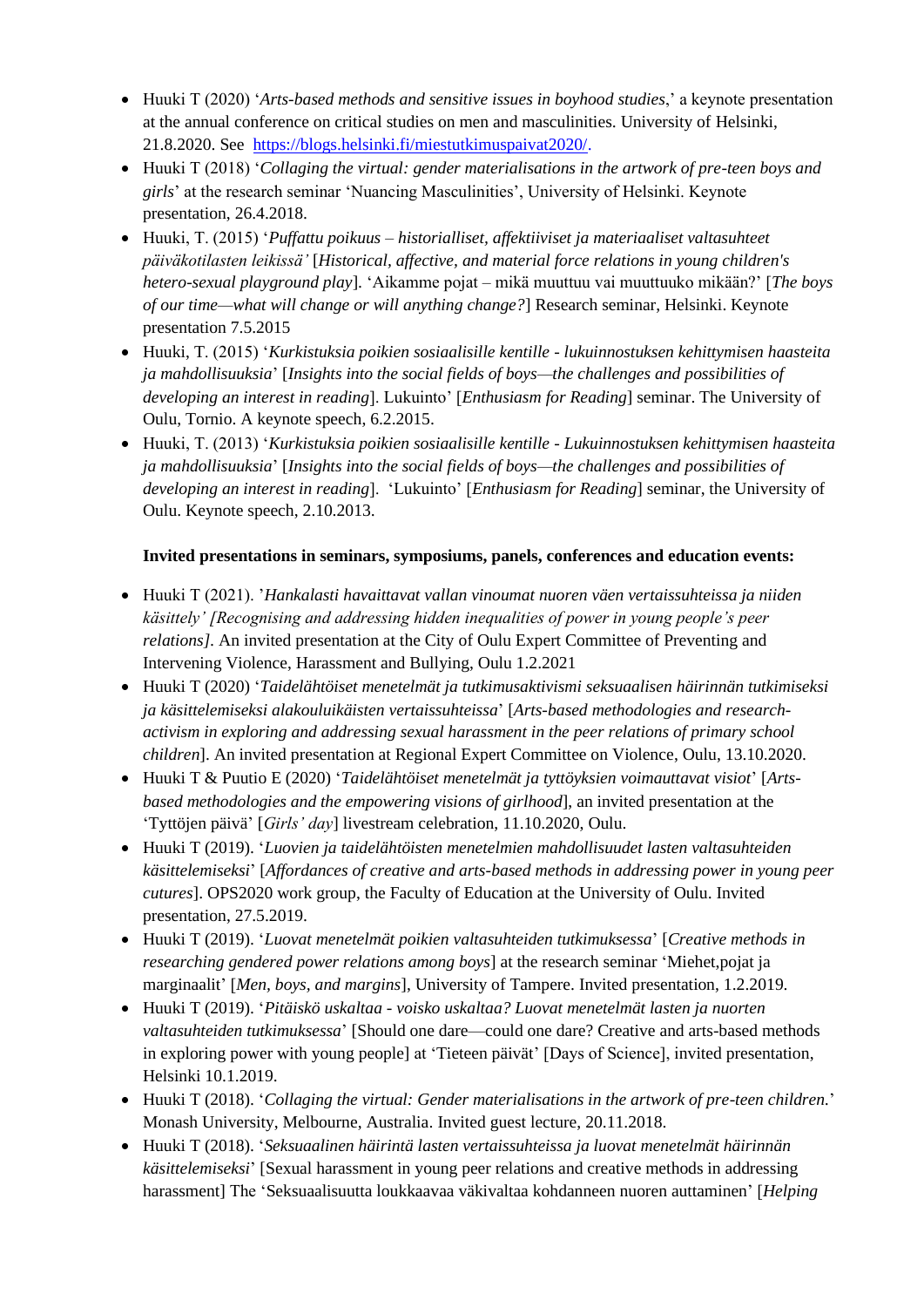*young people who have experienced violence that damages their sexuality*] seminar. The 'Vuolle Setlementti' centre, Oulu. Invited presentation, 23.3.2018.

- Huuki T (2018). '*Mapping and affecting flows of power in pre-teen peer and relationship cultures: how arts interventions matter.*' International research seminar, the 'New Materialist Network,' 2018. University of Turku. Invited presentation, 16.3.2018.
- Huuki, T. (2016). '*Mitä tapahtuu ennen kiusaamista?*' [*What happens before (power inequalities become) bullying?*] Takkuranta school, Oulu, Invited presentation, 5.10.2016.
- Huuki, T. (2016). '*Mitä tapahtuu ennen kiusaamista?* '[*What happens before (power inequalities become) bullying?*] Kiviniemi school, Oulu, Invited presentation, 4.10.2016.
- Huuki, T. (2016). '*Alakouluoppilaiden visaiset kaverisuhteet ja välineitä suhteiden eheyttämiseksi*' [*The tricky peer peer relations of primary school children and tools for creating safe relations*] Kiviniemi school 'VESO' education, Invited presentation 9.8.2016.
- Huuki, T (2016). '*Valta ja Väkivalta alakouluikäisten lasten suhdekulttuureissa*' [*Power and violence in the relationship cultures of primary children*]. 'Kansallinen Miestyö' [N*ational men's work*] forum, 'Mies Kasvattajana,' [*Man as an educator],* Oulu, Invited presentation 18.5.2016.
- Huuki, T. (2015). '*Sukupuolivastuullisen tutkimuksen anti ja haasteet opettajankoulutukselle*' [*The yield and challenges of gender-responsible education for teacher* education]. Invited presentation at the Faculty of Education seminar, 15.1.2015.
- Huuki, T. (2014). '*Kurkistuksia poissulkemisen ja kuulumisen rajapinnoille lasten ja nuorten vuorovaikutuksessa ja kasvattajan käytänteissä*' [*Insights into the interfaces of exclusion and inclusion in the interactions of children and adolescents and in educational practices*]. 'Oulun akateemisten naisten seminaari' [A Seminar organised by *Oulu academic women*]. Invited presentation, 18.2.2014.
- Huuki, T. (2014). '*Poissulkeminen ja myötätunto oppilaiden vuorovaikutuksessa ja pedagogisissa käytänteissä*' [*Exclusion and compassion in the interactions of students and in pedagogical practices*]. Invited presentation at the 'VESO' education programme, Kiviniemi school, 22.2.2014.
- Huuki, T. (2014). '*Kurkistuksia poissulkemisen ja myötätunnon rajapinnoille lasten vuorovaikutuksessa ja kasvattajan käytänteissä*' [*Insights into the interfaces of exclusion and compassion in the interactions of children and adolescents and in the practices of an educator*]. A seminar for the 'Belong' research project of Nordforsk and the Academy of Finland. The University of Oulu. Invited presentation, 23.1.2014.
- Huuki, T. (2013). '*Puhe yliopistolle*' [*A speech to the university*]. Ninth Conferment Ceremony of the University of Oulu. Invited speech, 18.5.2013.
- Huuki, T. (2012). '*Oulun yliopiston tutkimustuloksia koulutuksen tasa-arvosta*' [*Research results of the University of Oulu on equality in education*]. The Finnish Council for Gender Equality, Ministry of Social Affairs and Heath, Helsinki. Invited presentation 23.5.2012.
- Huuki, T. (2012). '*Kamppailua ja kaveerausta. Väkivalta ja välittäminen koulupoikien vuorovaikutuksessa*' [*Struggling and friendship. Violence and caring in the interactions of*  schoolboys]. '*Kohti tasa-arvoista ja yhdenvertaista Oulun yliopistoa*' [*Towards equality and an equal University of Oulu*] seminar of the 'Equality Committee' of the University of Oulu. Invited presentation, 27.4.2012.
- Huuki, T. & Manninen, S. (2012) '*Väkivallasta välittämiseen esikoulussa ja koulussa*' [*From violence to caring at school and preschool*]. A parents' evening at the Ritaharju Monitoimitalo [*Ritaharju Community centre*] Invited presentation, 19.4. 2012
- Manninen S., Huuki T. & Teräs, L. (2011) '*Vallattomat ja valtautuneet*' [*The powerless and the empowered*]. A parents' evening at the Ritaharju Monitoimitalo [*Ritaharju Community centre*]. Invited presentation, 1.2.2011.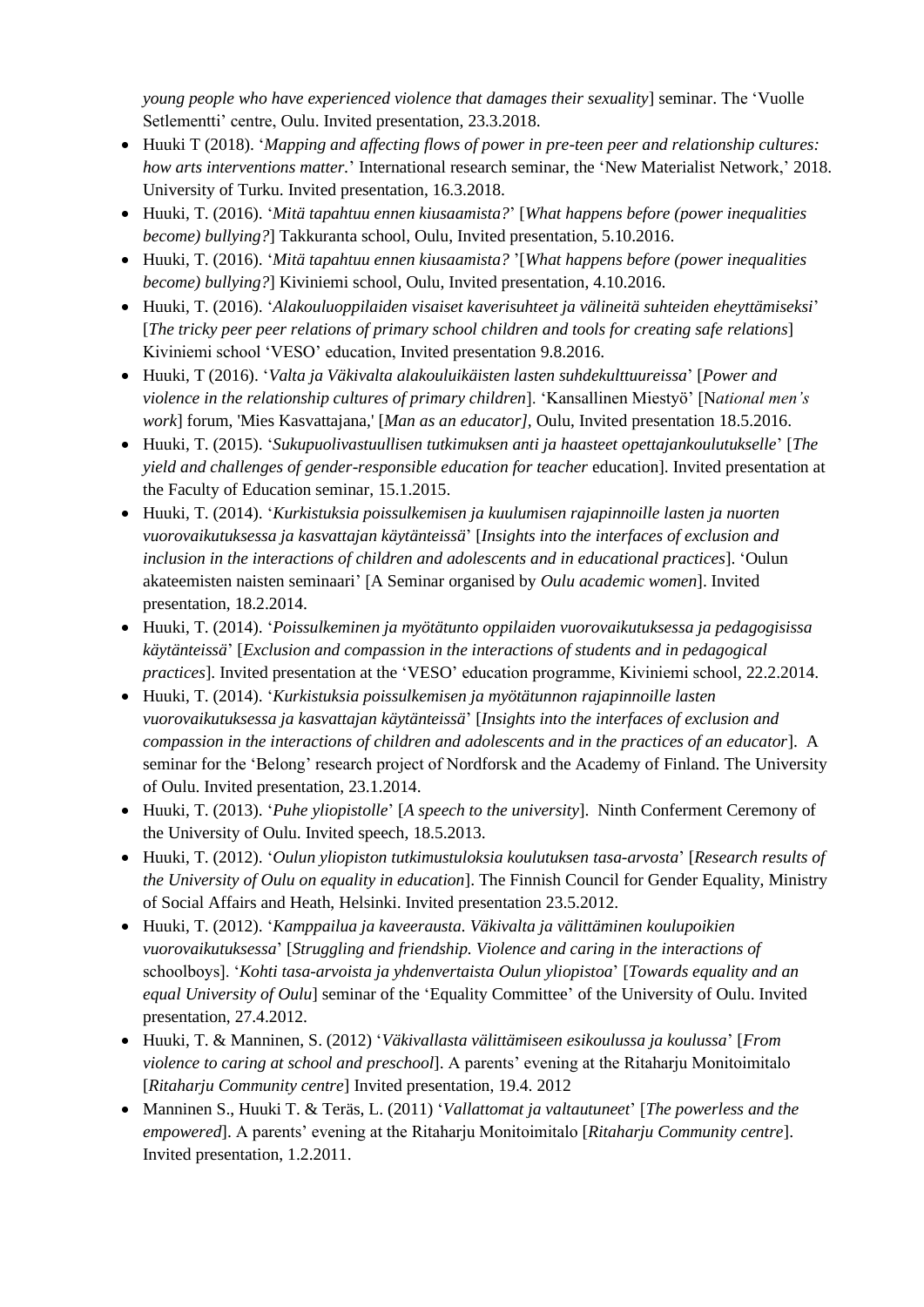- Huuki, T. & Manninen, S. (2010) '*ALLiES - Developing teachers and parents alliance for early violence prevention in pre-school.*' The Ritaharju school 'VESO' education programme. Invited presentation, 10.8.2010.
- Huuki, T. (2009). *'Koulun haasteet oppilaan turvallisen kasvun tukemisessa—näkökulmana piiloinen väkivalta'* [*The challenges of a school in supporting the safe growth of a student—hidden violence as a perspective*]. The Oulu municipal board's training event. Invited presentation, 15.10.2009. Oulu.
- Huuki, T. (2009). *'Koulu matkalla väkivallasta välittämiseen'* [*The school on a journey from violence to caring*]. 'Studia Generalia' lecture, 9.3.2009.
- A number of workshop presentations in national and international conferences, beginning in 2001.

# **Organisation/chair for academic events:**

- Co-chair of '*Herkkätuntoiset aiheet ja voimauttavat visiot—suhteet, sukupuoli, valta ja normit nuorten elämässä*' [*Sensitive issues and empowering visions—relations, gender, power, and norms in young people's lives*] at the 'Annual conference on Youth Studies,' in Tampere, 5.11.2020.
- Co-chair of the '*Creative methods for research, activism, and change with young people on gender, sexuality and power*' workshop at the 'Annual Gender Studies Conference,' in Tampere, 12.11.2020.
- Co-chair of the '*Indigeneity Violence, gender and activism*' workshop at the 'Gender Studies' conference in Helsinki, Oct 24, 2019.
- Co-chair of the '*Väkivallat ja -vallattomuudet sekä eettiset kohtaamiset kasvatuksessa*' [*Violences and powerlessnesses and ethical encounters in education*] workshop at the Gender Studies conference in Helsinki, from Oct 24 to 25, 2019.
- Co-organising the '*Making the 'more-than' of gender and sexuality research in schools*' panel at the 'Gender and Education' conference of the University of Portsmouth, UK, Jun 27, 2019.
- Co-chair of the '*Boys and Boyhoods from Past to Present and Future workshop*' at the Gender Studies conference, in Jyväskylä, Nov 24, 2017.
- Co-organising the '*Posthumanist approaches to reconfiguring gender and early childhood*' panel at the 'Gender and Education' conference in Roehampton University, London, UK, June 24, 2015.
- Chair of the '*Reconfiguring borders – Posthuman cultural studies*' workshop at the 'BORDERS VIII' conference on cultural studies, in Oulu, December 3, 2015.
- Member of the organising committee for the national joint conference '*Aikamme Pojat*' [*Boys of our time*] and the '*Annual conference of Finnish Studies of Men and Masculinities*,' Helsinki 2015.
- Co-chair of the '*Feminisms and Education*' workshop at the Annual FERA Conference on Education, in Oulu, 21st November 2014.
- Member of the organising committee for the **'***Annual conference of the Finnish Educational Research Association*,' in Oulu, 20.-21.11.2014.
- Chair of the organising committee for *the* '*ALLiES*' closing seminar and '*The Annual National Conference of Violence Researchers in Finland*,' in Oulu, 9–10.2.2012.
- Co-chair of the ALLiES—financial management. International online workshop, 29.4.2012.
- Chair of the organisation committee for the '*ALLiES*' international project seminar in Parma, 17– 20.11.2011.
- Chair of the organising committee for the '*ALLiES*' international project seminar in Reykjavik, 28.– 31.3.2011.
- Chair of the organising committee for the '*ALLiES*' international project seminar in Oulu, 8.– 10.9.2010.
- Member of the organising committee for the international conference, '*From Violence to Caring – Gendered and Sexualised Violence as the Challenge on the Life Span*,' in Oulu, 3.–5.12.2008.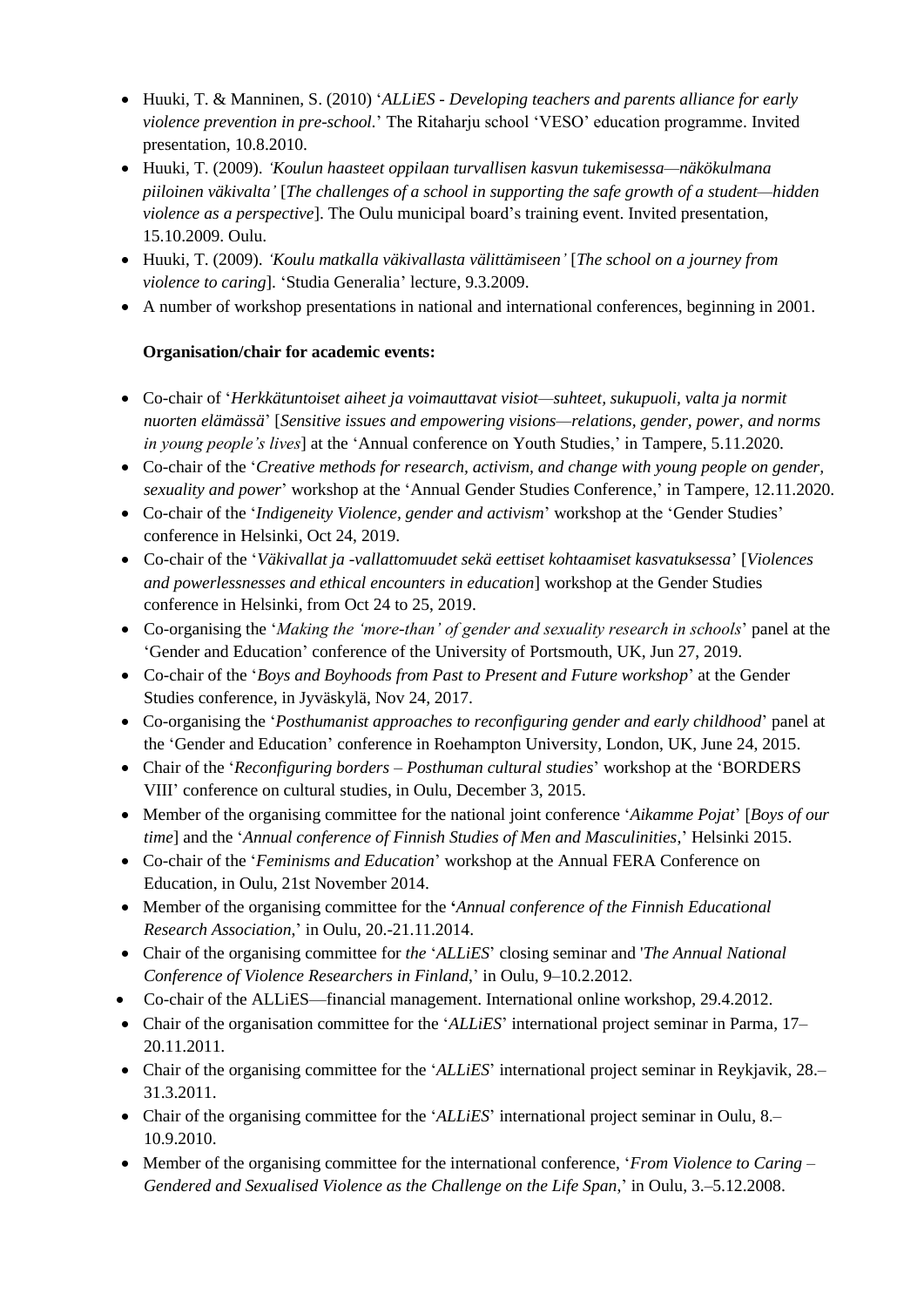- Co-chair of the '*Gendered violence in young people's lives*' workshop at the international conference '*Violence to Caring: Gendered and Sexualized Violence as the Challenge on the Life-span*' in Oulu, Dec 4, 2008.
- Member of the organising committee for the '*National Conference of Women and Gender Studies 2007*' in Oulu, 15.–16.11.2007.

### **13. SCIENTIFIC AND SOCIETAL IMPACT**

My research raises awareness of unequal power relations among children and offers ethical alternatives to children caught in entanglements of unequal power relations. My studies help educators and policymakers to understand and address the abuses of power in child peer cultures, in both practice and legislation. My research offers pedagogical resources to educational practitioners for designing and delivering further arts-based workshops to address sexual harassment in young peer cultures. As concrete contributions to the above, I have utilised my research outputs—and those of my colleagues—by producing accessible research-based resources for educators and parents, including a booklet, a guide, a website, an activist campaign, and digital animations and multimedia presentations on child power relations. My principal collaboration in this work is currently with the Family Federation of Finland (see the 'Research Output' section). I have regularly been invited to give presentations at societal events (see the 'Other academic merits' section) and have been a board member of the Education board of the Finnish National Council for Gender Equality at Finland's Ministry of Social Affairs and Health. I have written in Finnish newspapers such as *Kaleva and Helsingin Sanomat* and have appeared as an expert for Finnish radio, print media, and national television, for example in *YLE* and *Suomen Kuvalehti*. I have developed my skills in science communication by, among other means, attending a one-year course for scholarly publishing, organised by the Finnish Association for Scholarly Publishing.

### **Research collaboration and societal partners**

#### **International:**

**EJ Renold***,* professor of childhood studies at the School of Social Sciences, Cardiff University, Wales; **Carol Taylor***,* Professor of Higher Education and Gender, Department of Education, at the University of Bath, UK; **Dorte Marie Søndergaard***,* professor in social psychology at the Danish School of Education, Aarhus University, Denmark; and **Anna Hickey-Moody**, Professor of Media and Communications at RMIT University, Melbourne, Australia.

**Research network PhEmaterialism**: I have been a member of this international collaborative network of researchers, practitioners, educators, artists, and activists engaging and experimenting with feminist posthumanism and new materialist research methodologies in education since 2015, when founded by professors Jayne Osgood, EJ Renold, and Jessica Ringrose. The network meets at annual seminars. I am a partner and presenter in the network's seminar series 2020–21 '*PhEmaterialisms 3rd wave: Response-able research that makes a worldly difference*,' funded by the British Arts & Humanities Research Council (AHRC).

#### **International Researcher Mobility**

• RMIT University, Melbourne, Australia November 2018